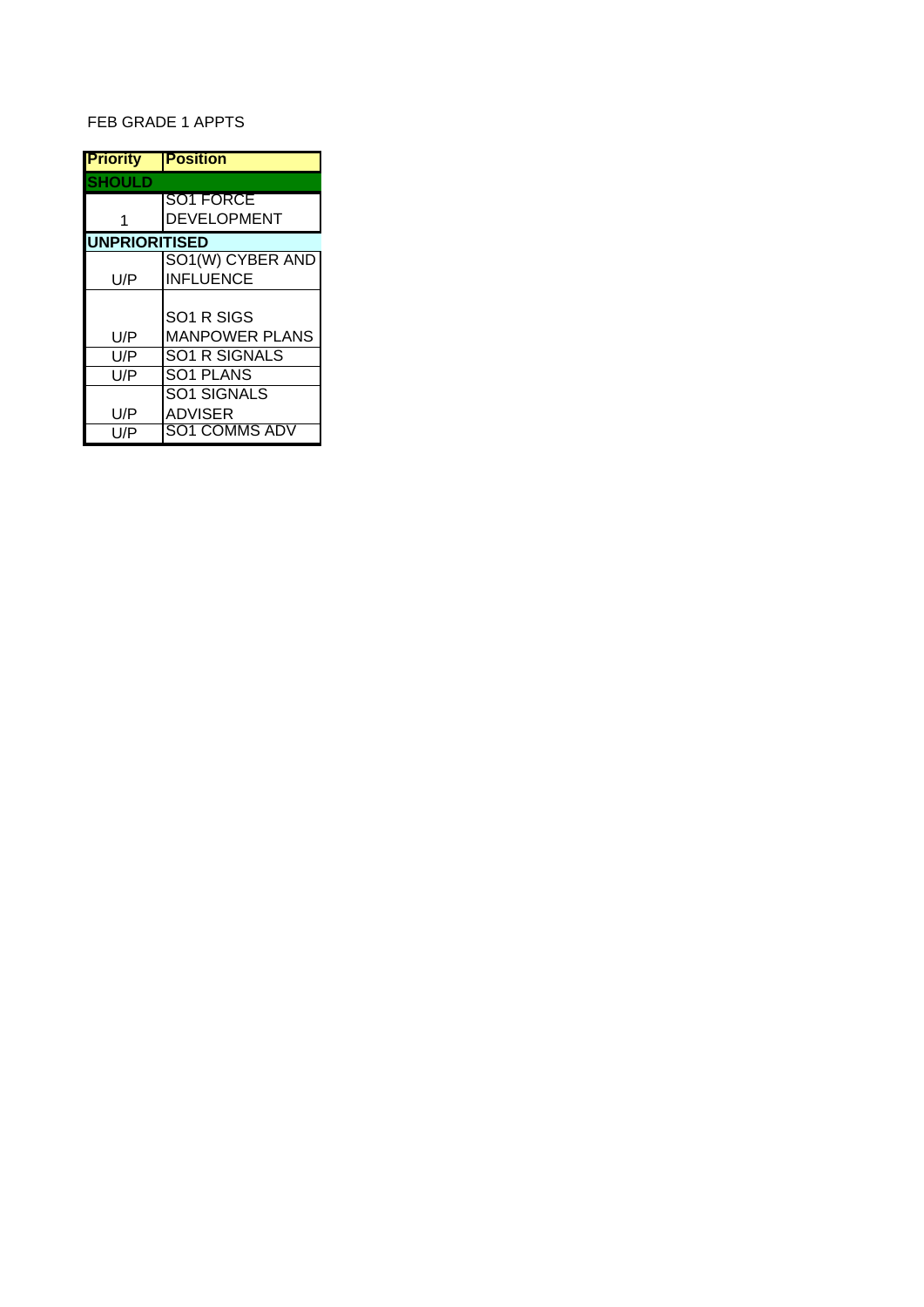# MAY GRADE 1 APPTS

| <b>Priority</b>             | <b>Position</b>                      |
|-----------------------------|--------------------------------------|
| <b>CRITICAL</b>             |                                      |
|                             | SO1 COMD SP                          |
|                             | <b>FORCE</b>                         |
| 1                           | <b>DEVELOPMENT</b>                   |
| <b>MUST</b>                 |                                      |
|                             | SO1 NETWORK                          |
|                             | <b>COHERENCE</b><br><b>AUTHORITY</b> |
| $\overline{2}$              |                                      |
| <b>UNPRIORITISED</b><br>U/P | <b>SO1 NETWORKS</b>                  |
| U/P                         | <b>SO1 NETWORKS</b>                  |
| <b>MUST</b>                 |                                      |
| 1                           | <b>SO1 R SIGNALS</b>                 |
|                             |                                      |
|                             | SO1 R SIGS                           |
| 2                           | <b>MANPOWER PLANS</b>                |
| <b>SHOULD</b>               |                                      |
|                             | 3 ISO1 R SIGNALS                     |
|                             | PROGRAMME                            |
|                             | <b>SUPPORT OFFICE.</b>               |
| 1                           | <b>TEAM LEADER</b>                   |
| <b>UNPRIORITISED</b>        |                                      |
|                             | <b>PROGRAMME</b><br>SUPPORT OFFICE,  |
| U/P                         | <b>TEAM LEADER</b>                   |
|                             |                                      |
| <b>MUST</b><br>1            | DES SO1 R5 HQ TL                     |
| <b>UNPRIORITISED</b>        |                                      |
|                             | SO1(W) CYBER AND                     |
| U/P                         | <b>INFLUENCE</b>                     |
| U/P                         | SO1 PLANS                            |
| U/P                         | SO1 OPS                              |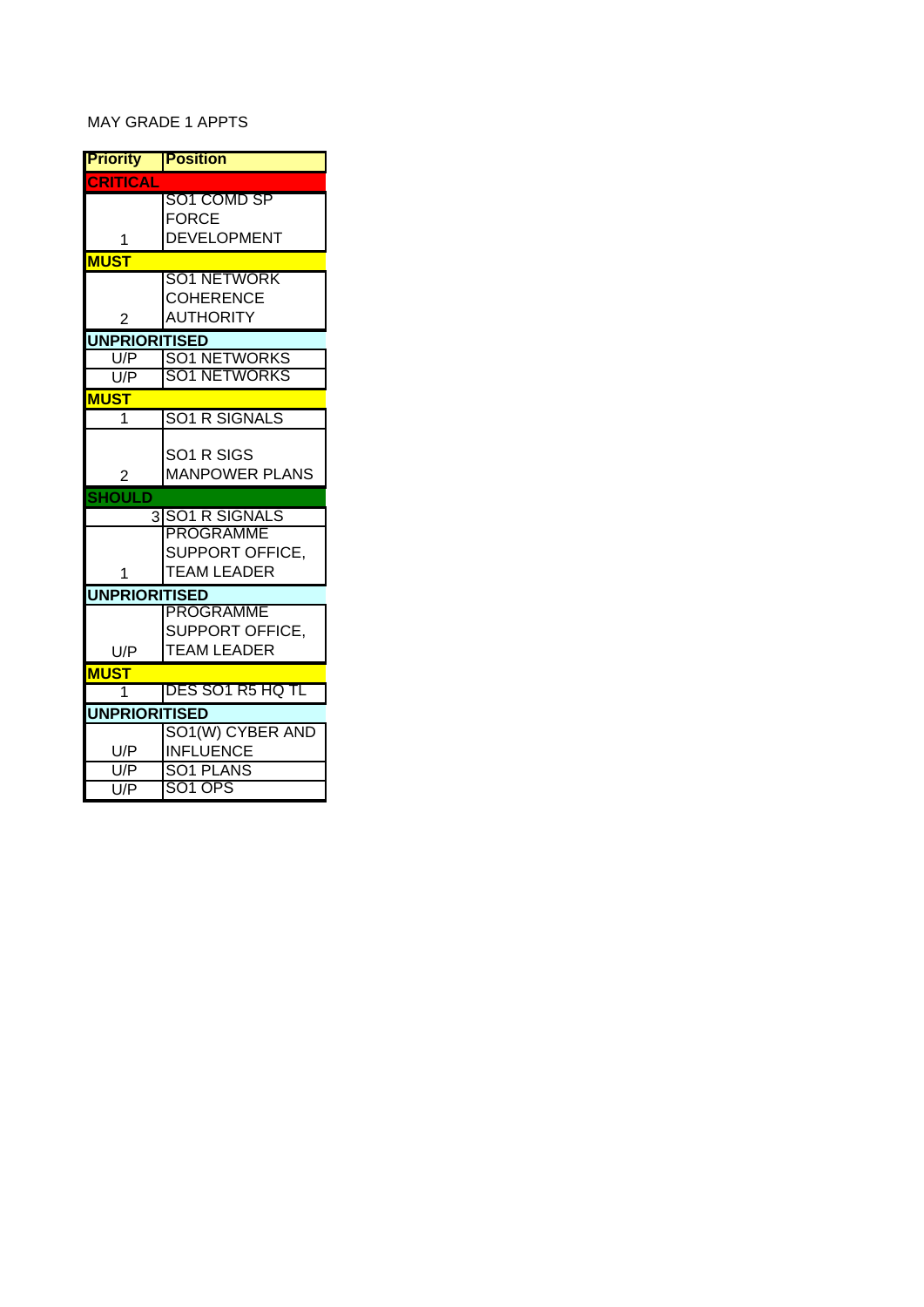# May COMD APPTS

| <b>Priority</b> | <b>Position</b> |
|-----------------|-----------------|
| Not held CO     |                 |
| Not held CO     |                 |
| Not held CO     |                 |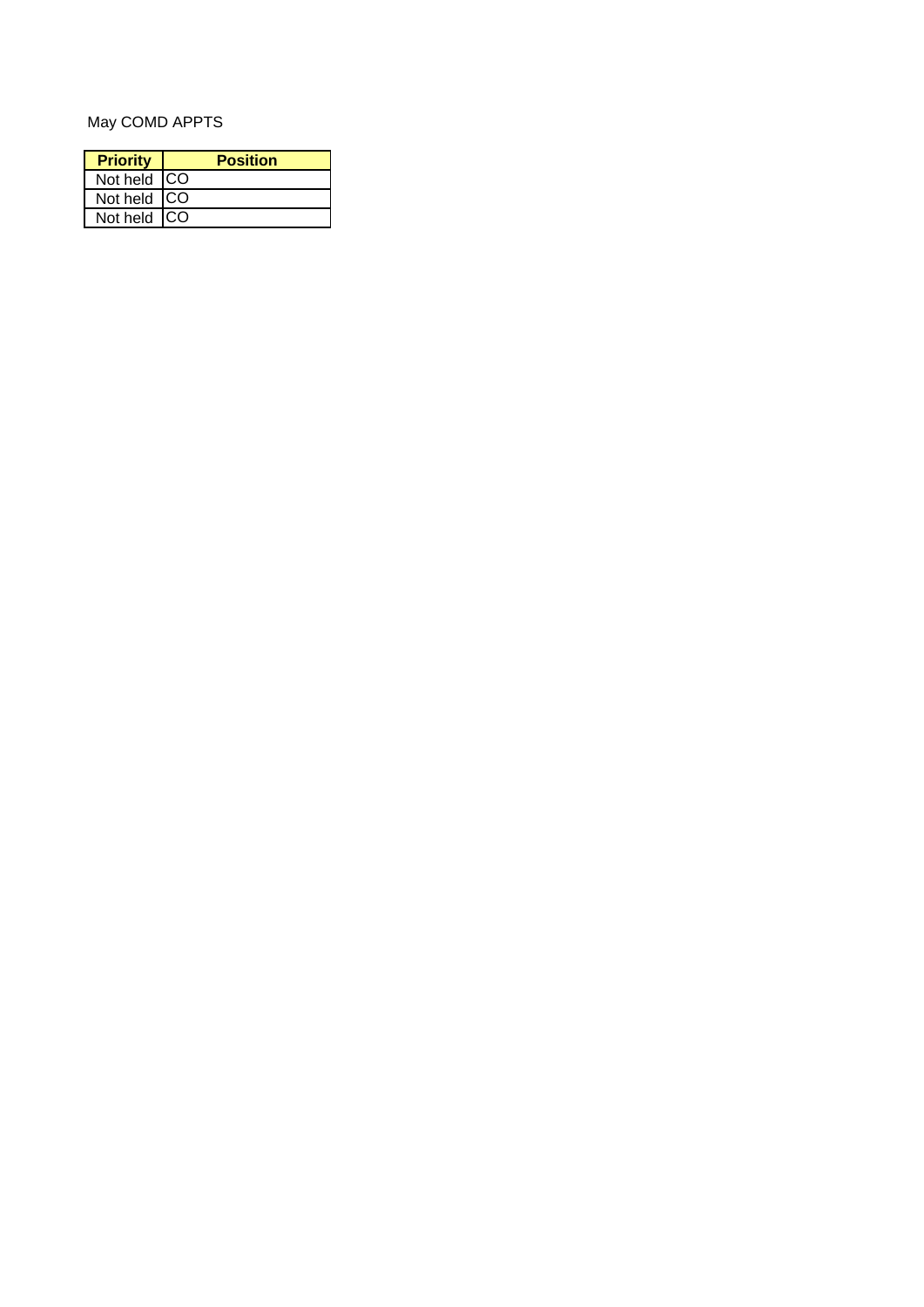#### Unit Command Board

| <b>ROYAL CORPS OF SIGNALS</b> |                                       |
|-------------------------------|---------------------------------------|
| Not held                      | COMD FDT DGLS&E                       |
| Not held                      | DES/COMLAND/LE/JBTS<br>E/ABW          |
| Not held                      | HQ 1 (UK) SIG BDE                     |
| Not held                      |                                       |
| Not held                      | DEFENCE ACADEMY<br><b>CIMA COURSE</b> |
| Not held                      | <b>CD INFO PLANS</b>                  |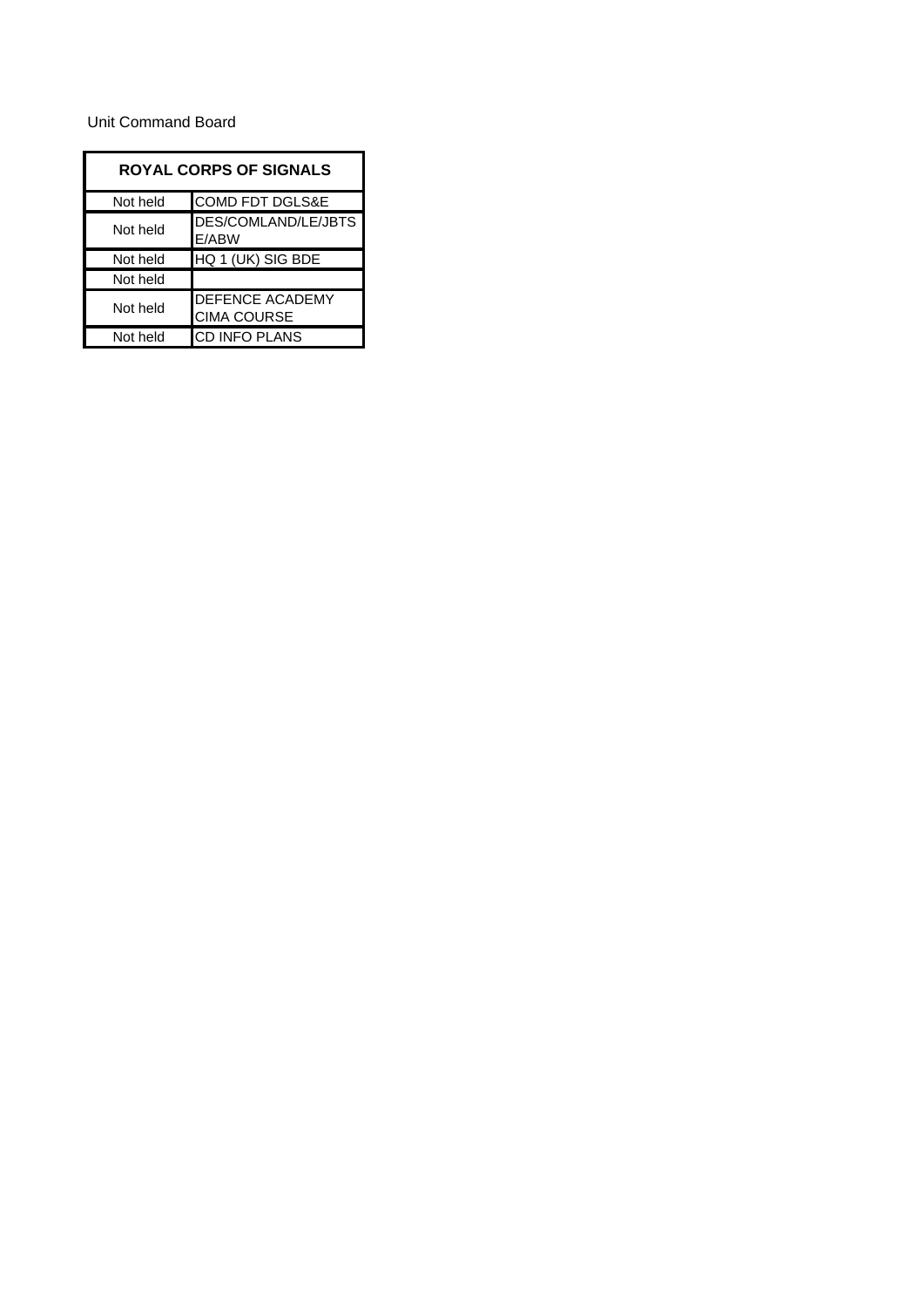# JUL GRADE 1 APPTS

| <b>Priority</b>      | <b>Position</b>                                                   |
|----------------------|-------------------------------------------------------------------|
| <b>CRITICAL</b>      |                                                                   |
|                      | <b>SO1 R SIGNALS</b>                                              |
| <b>SHOULD</b>        |                                                                   |
| $\mathcal{P}$        | ISO1 R SIGNALS                                                    |
| <b>UNPRIORITISED</b> |                                                                   |
| U/P                  | <b>SO1 R SIGNALS</b>                                              |
| <b>SHOULD</b>        |                                                                   |
|                      | SO1 R5 HQ TL<br>(ASST HD ISS IRO<br><b>JFC &amp; PJOBS)</b><br>ΩS |
| 2                    | СX                                                                |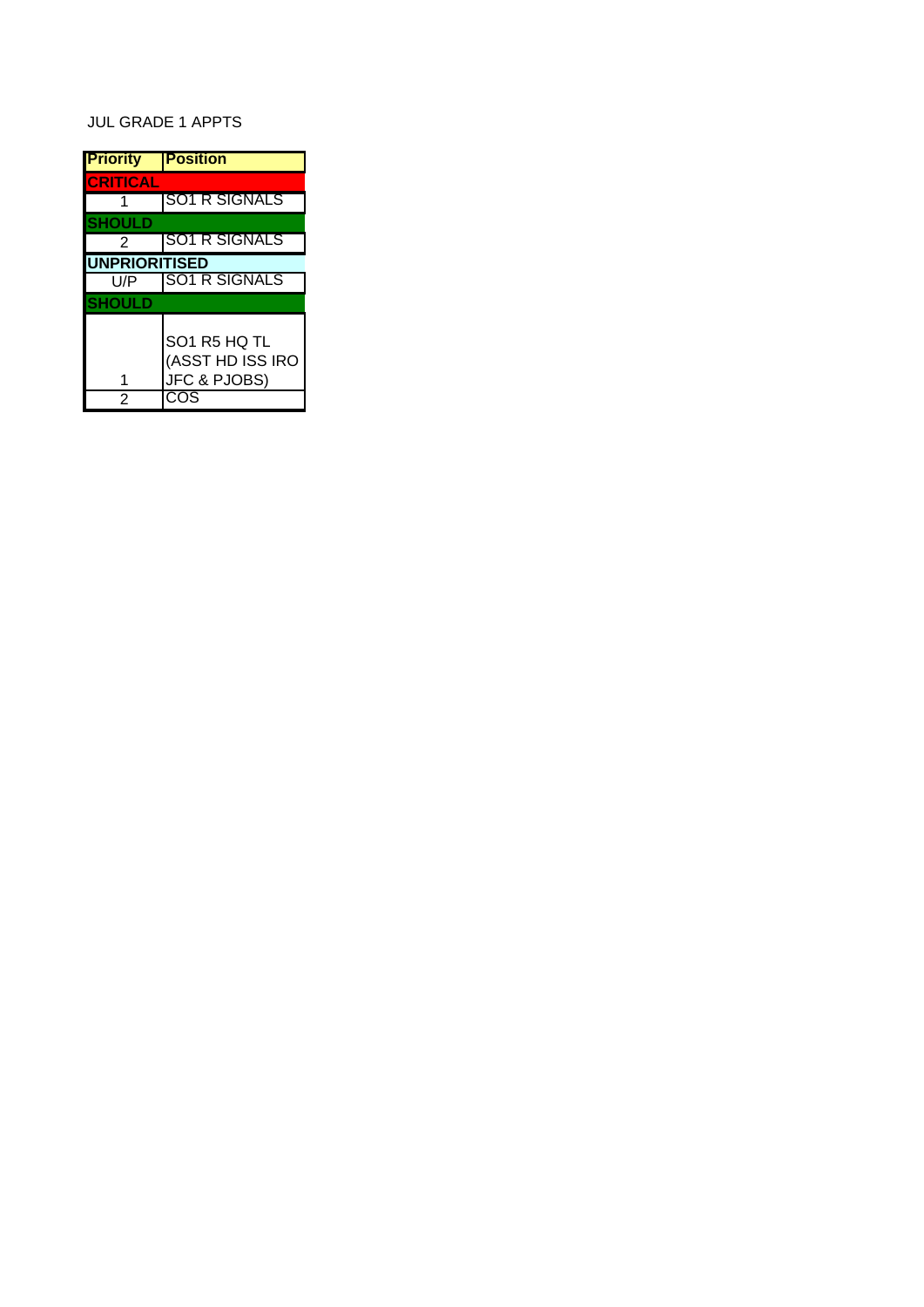# OCT GRADE 1 APPTS

| <b>Priority</b> | <b>Position</b>                    |
|-----------------|------------------------------------|
| Not held        | SO <sub>1</sub> G <sub>6</sub> ICS |
|                 | <b>STAFF OFFICER</b>               |
|                 | (INFORMATION                       |
| Not held        | <b>ASSURANCE)</b>                  |
|                 | <b>SECTION HEAD (C4</b>            |
|                 | <b>EVENT PLANNING &amp;</b>        |
| Not held        | <b>REQUIREMENTS)</b>               |
|                 | <b>STAFF OFFICER</b>               |
|                 | (CIS CAPABILITY                    |
| Not held        | <b>INTEGRATION)</b>                |
| Not held        | COS                                |